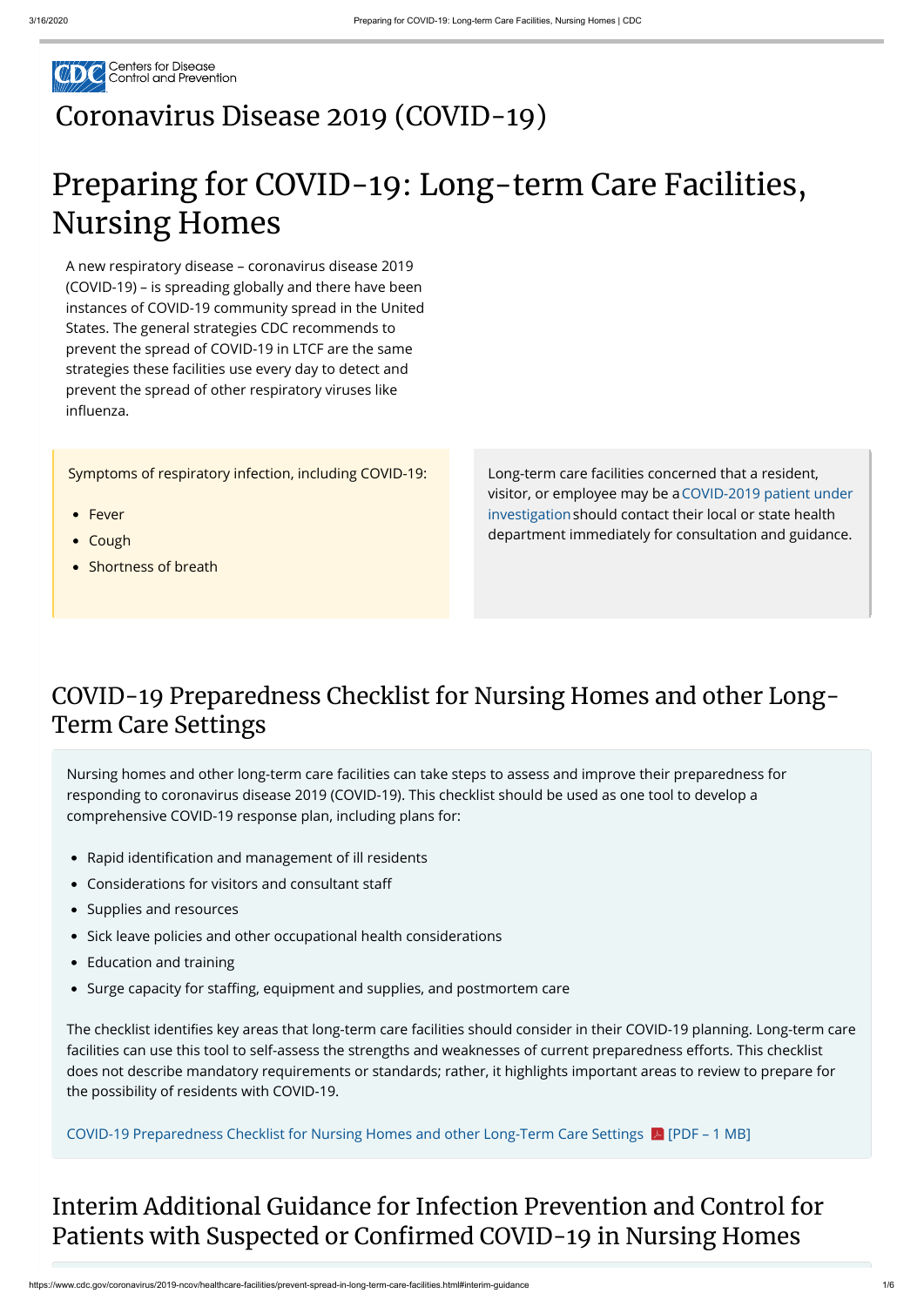- Restrict all visitation except for certain compassionate care situations, such as end of life situations
- Restrict all volunteers and non-essential healthcare personnel (HCP), including non-essential healthcare personnel (e.g., barbers)
- Cancel all group activities and communal dining
- Implement active screening of residents and HCP for fever and respiratory symptoms

#### Summary of Changes to the Guidance:

Updated guidance to recommend that nursing homes:

COVID-19 is being increasingly reported in communities across the United States. It is likely that SARS-CoV-2 will be identified in more communities, including areas where cases have not yet been reported. As such, nursing homes should assume it could already be in their community and move to restrict all visitors and unnecessary HCP from the facility; cancel group activities and communal dining; and implement active screening of residents and HCP for fever and respiratory symptoms.

These recommendations supplement CDC's Interim Infection Prevention and Control Recommendations for Patients with Confirmed Coronavirus Disease 2019 (COVID-19) or Persons Under Investigation for COVID-19 in Healthcare Settings. These recommendations are specific for nursing homes, including skilled nursing facilities. Much of this information could also be [applied in assisted living facilities. This information complements, but does not replace, the general infection prevention and](https://www.cdc.gov/coronavirus/2019-ncov/infection-control/control-recommendations.html) control recommendations for COVID-19.

#### Background

This guidance is based on the currently available information about COVID-19. It will be refined and updated as more information becomes available and as response needs change in the United States. It is important to understand transmission dynamics in your community to inform strategies to prevent introduction or spread of COVID-19 in your facility. Consultation with public health authorities can help you better understand if transmission of COVID-19 is occurring in your community.

Given their congregate nature and residents served (e.g., older adults often with underlying chronic medical conditions), nursing home populations are at the highest risk of being affected by COVID-19. If infected with SARS-CoV-2, the virus that causes COVID-19, residents are at increased risk of serious illness.

Ill visitors and healthcare personnel (HCP) are the most likely sources of introduction of COVID-19 into a facility. CDC recommends aggressive visitor restrictions and enforcing sick leave policies for ill HCP, even before COVID-19 is identified in a community or facility.

- Share the [latest information about COVID-2019](https://www.cdc.gov/COVID19).
- Review CDC's Interim Infection Prevention and Control Recommendations for Patients with Confirmed Coronavirus Disease 2019 (COVID-19) or Persons Under Investigation for COVID-19 in Healthcare Settings.
- Educate and train HCP.
	- Reinforce sick leave policies. Remind HCP not to report to work when ill.
	- Reinforce adherence to infection prevention and control measures, including hand hygiene and selection and use of personal protective equipment (PPE). Have HCP demonstrate competency with putting on and removing PPE.

## Things facilities should do now

#### Visitor Restrictions

#### Educate Residents, Healthcare Personnel, and Visitors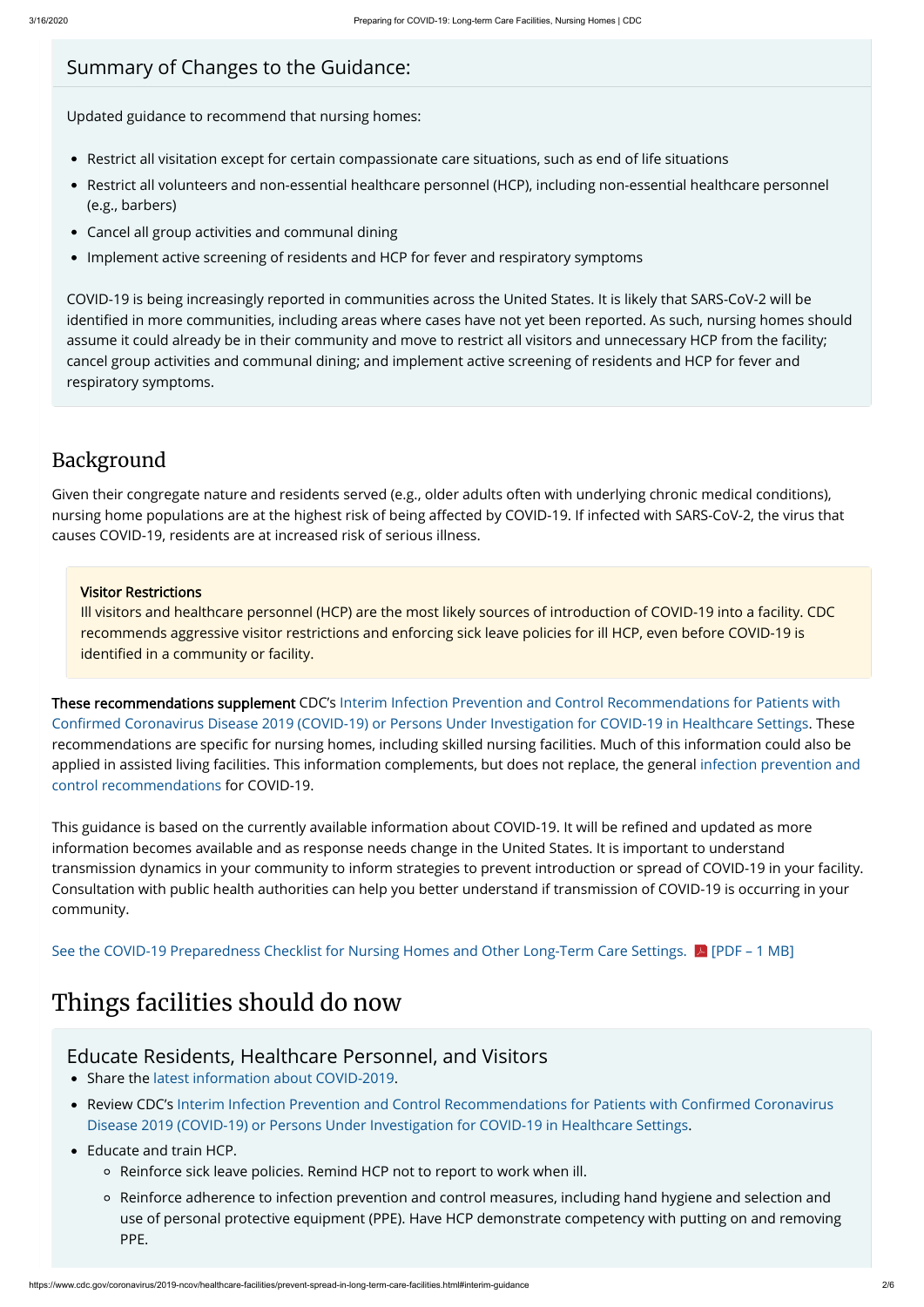### Evaluate and Manage HCP with Symptoms of Respiratory Illness

- Implement sick leave policies that are non-punitive, flexible, and consistent with public health policies that allow ill HCP to stay home.
- As part of routine practice, ask HCP (including consultant personnel) to regularly monitor themselves for fever and symptoms of respiratory infection.
	- $\circ$  Remind HCP to stay home when they are ill.
	- If HCP develop fever or symptoms of respiratory infection while at work, they should immediately put on a facemask, inform their supervisor, and leave the workplace.
	- Consult occupational health on decisions about further evaluation and return to work.
- Screen all HCP at the beginning of their shift for fever and respiratory symptoms.
- Educate both facility-based and consultant personnel (e.g., wound care, podiatry, barber) and volunteers. Including consultants is important because they often provide care in multiple facilities and can be exposed to or serve as a source of pathogen transmission.
- Educate residents and families including:
	- information about COVID-19
	- actions the facility is taking to protect them and their loved ones, including visitor restrictions
	- actions residents and families can take to protect themselves in the facility

#### Provide Supplies for Recommended Infection Prevention and Control Practices

- Hand hygiene supplies:
	- Put alcohol-based hand sanitizer with 60–95% alcohol in every resident room (ideally both inside and outside of the room) and other resident care and common areas (e.g., outside dining hall, in therapy gym).
	- Make sure that sinks are well-stocked with soap and paper towels for handwashing.
- Respiratory hygiene and cough etiquette:
	- Make tissues and facemasks available for coughing people.
	- o Consider designating staff to steward those supplies and encourage appropriate use by residents, visitors, and staff.
- Make necessary Personal Protective Equipment (PPE) available in areas where resident care is provided. Put a trash can near the exit inside the resident room to make it easy for staff to discard PPE prior to exiting the room, or before providing care for another resident in the same room. Facilities should have supplies of:
	- facemasks
	- respirators (if available and the facility has a respiratory protection program with trained, medically cleared, and fit-tested HCP)
	- gowns
	- gloves
	- eye protection (i.e., face shield or goggles).
- Consider implementing a respiratory protection program that is compliant with the OSHA respiratory protection standard for employees if not already in place. The program should include medical evaluations, training, and t testing.
- Environmental cleaning and disinfection:
	- Make sure that EPA-registered, hospital-grade disinfectants are available to allow for frequent cleaning of hightouch surfaces and shared resident care equipment.
	- Refer to [List N](https://www.epa.gov/pesticide-registration/list-n-disinfectants-use-against-sars-cov-2)  $\boxtimes$  on the EPA website for EPA-registered disinfectants that have qualified under EPA's emerging viral pathogens program for use against SARS-CoV-2.

#### Assessing Risk & Possible Restrictions for HCP

[Refer to the Interim U.S. Guidance for Risk Assessment and Public Health Management of Healthcare Personnel with](https://www.cdc.gov/coronavirus/2019-ncov/hcp/guidance-risk-assesment-hcp.html) Potential Exposure in a Healthcare Setting to Patients with Coronavirus Disease 2019 (COVID-19).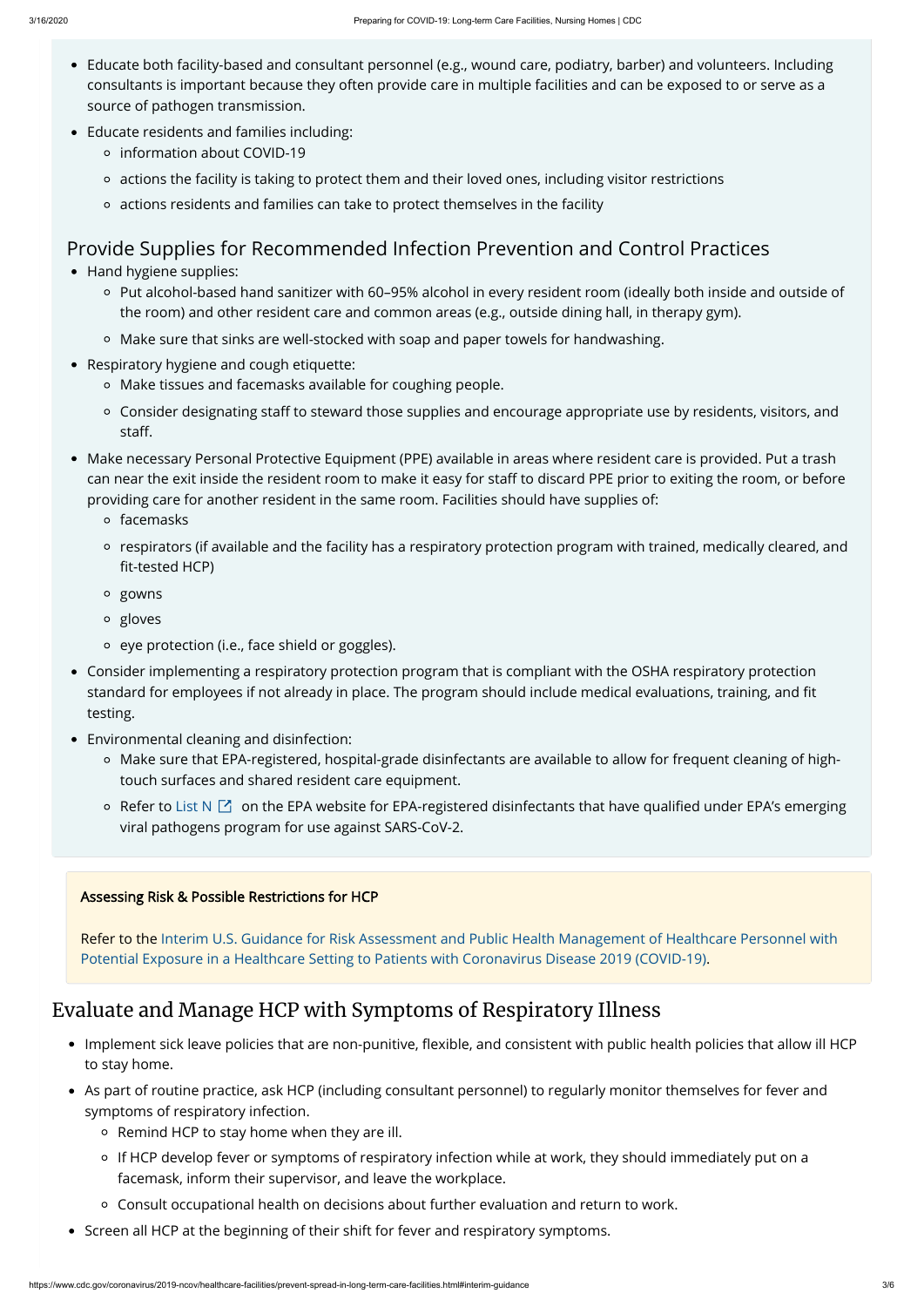- Actively take their temperature and document absence of shortness of breath, new or change in cough, and sore throat. If they are ill, have them put on a facemask and leave the workplace.
- HCP who work in multiple locations may pose higher risk and should be asked about exposure to facilities with recognized COVID-19 cases.
- Restrict nonessential healthcare personnel (including consultant personnel) and volunteers for entering the building.
- When transmission in the community is identified, nursing homes and assisted living facilities may face staffing shortages. Facilities should develop (or review existing) plans to mitigate staffing shortages.

#### Policies and Procedures for Visitors

- Ask residents to report if they feel feverish or have symptoms of respiratory infection.
- Actively monitor all residents upon admission and at least daily for fever and respiratory symptoms (shortness of breath, new or change in cough, and sore throat).
	- o If positive for fever or symptoms, implement recommended IPC practices.

- Because of the ease of spread in a long-term care setting and the severity of illness that occurs in residents with COVID-19, facilities should immediately restrict all visitation to their facilities except certain compassionate care situations, such as end of life situations.
	- Send letters or emails to families advising them that no visitors will be allowed in the facility except for certain compassionate care situations, such as end of life situations. Use of alternative methods for visitation (e.g., video conferencing) should be facilitated by the facility.
	- Post signs at the entrances to the facility advising that no visitors may enter the facility.
	- Decisions about visitation during an end of life situation should be made on a case by case basis, which should include careful screening of the visitor for fever or respiratory symptoms. Those with symptoms should not be permitted to enter the facility. Those visitors that are permitted must wear a facemask while in the building and restrict their visit to the resident's room or other location designated by the facility. They should also be reminded to frequently perform hand hygiene.

#### Resources for Confirmed or Suspected COVID-19

- The health department should be notified about residents with severe respiratory infection, or a cluster (e.g.,  $\geq$ 3 residents or HCP with new-onset respiratory symptoms over 72 hours) of residents or HCP with symptoms of respiratory infections.
	- See [State-Based Prevention Activities](https://www.cdc.gov/hai/state-based/index.html)for contact information for the healthcare-associated infections program in each state health department.
	- CDC has resources for performing respiratory infection surveillance in long-term care facilities  $\blacktriangleright$  [PDF 246 KB] during an outbreak.
- In general, when caring for residents with undiagnosed respiratory infection use Standard, Contact, and Droplet Precautions with eye protection unless the suspected diagnosis requires Airborne Precautions (e.g., tuberculosis). This includes restricting residents with respiratory infection to their rooms. If they leave the room, residents should wear a facemask (if tolerated) or use tissues to cover their mouth and nose.
	- Continue to assess the need for Transmission-Based Precautions as more information about the resident's suspected diagnosis becomes available.
- Interim Clinical Guidance for Management of Patients with Confirmed Coronavirus Disease 2019 (COVID-19)
- [Evaluating and Reporting Persons Under Investigation \(PUI\)](https://www.cdc.gov/coronavirus/2019-nCoV/hcp/clinical-criteria.html)

### Evaluate and Manage Residents with Symptoms of Respiratory Infection

#### When to End Transmission-Based Precautions

[Refer to the Interim Guidance for Discontinuation of Transmission-Based Precautions and Disposition of Hospitalized](https://www.cdc.gov/coronavirus/2019-nCoV/hcp/clinical-criteria.html) Patients with COVID-19.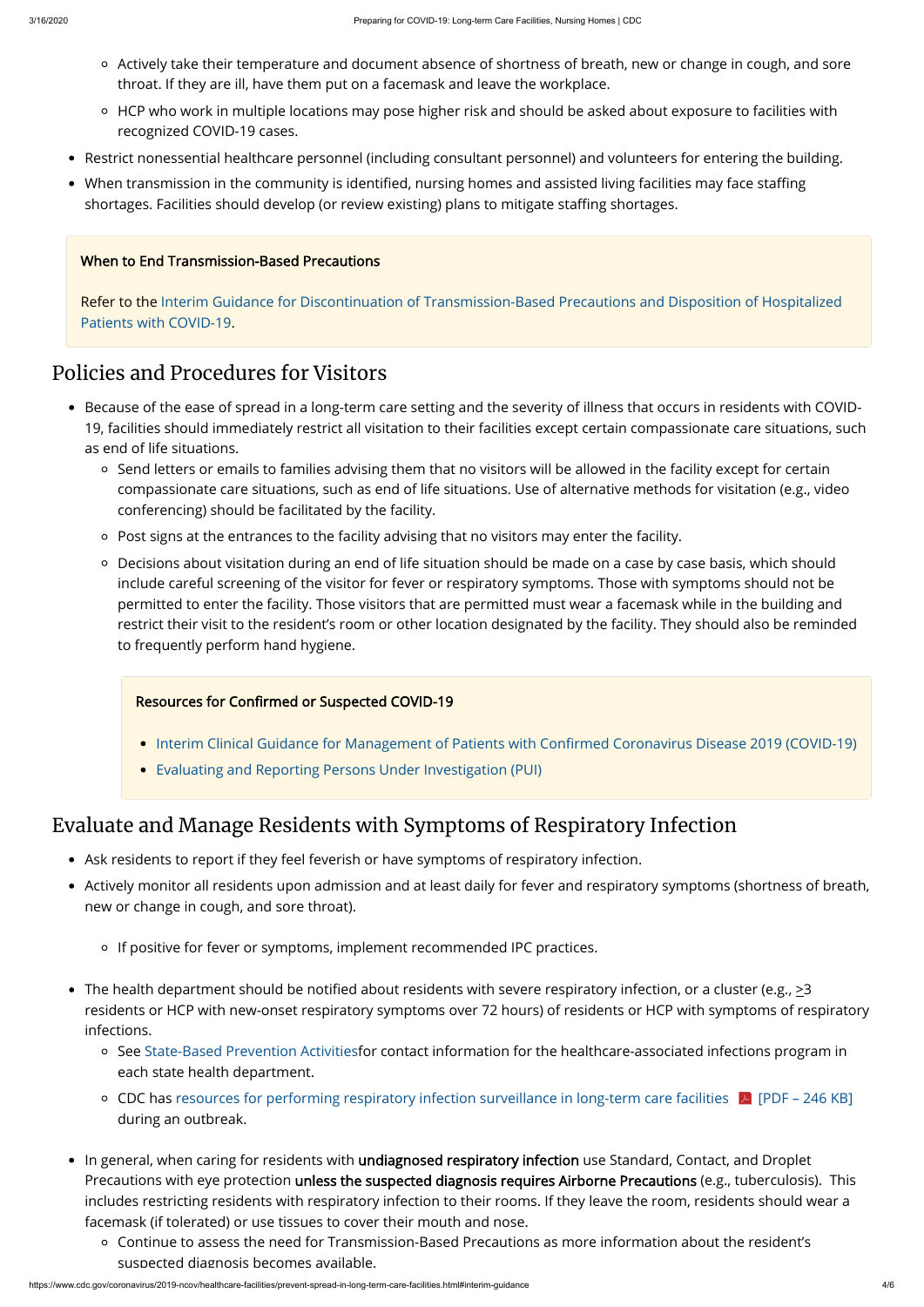suspected diagnosis becomes available.

- If COVID-19 is suspected, based on evaluation of the resident or prevalence of COVID-19 in the community,
	- Residents with known or suspected COVID-19 do not need to be placed into an airborne infection isolation room (AIIR) but should ideally be placed in a private room with their own bathroom.
	- Room sharing might be necessary if there are multiple residents with known or suspected COVID-19 in the facility. As roommates of symptomatic residents might already be exposed, it is generally not recommended to separate them in this scenario. Public health authorities can assist with decisions about resident placement.
	- Facilities should notify the health department immediately and follow the Interim Infection Prevention and [Control Recommendations for Patients with COVID-19 or Persons Under Investigation for COVID-19 in Healthcare](https://www.cdc.gov/coronavirus/2019-ncov/infection-control/control-recommendations.html?CDC_AA_refVal=https%3A%2F%2Fwww.cdc.gov%2Fcoronavirus%2F2019-ncov%2Fhcp%2Finfection-control.html) Settings, which includes detailed information regarding recommended PPE.
- If a resident requires a higher level of care or the facility cannot fully implement all recommended precautions, the resident should be transferred to another facility that is capable of implementation. Transport personnel and the receiving facility should be notified about the suspected diagnosis prior to transfer.
	- While awaiting transfer, symptomatic residents should wear a facemask (if tolerated) and be separated from others (e.g., kept in their room with the door closed). Appropriate PPE should be used by healthcare personnel when coming in contact with the resident.

- Cancel communal dining and all group activities, such as internal and external activities.
- Remind residents to practice social distancing and perform frequent hand hygiene.
- Create a plan for cohorting residents with symptoms of respiratory infection, including dedicating HCP to work only on affected units.

### Additional Measures

## In addition to the actions described above, these are things facilities should do when there are cases in their community but none in their facility.

## In addition to the actions described above, these are things facilities should do when there are cases in their facility or sustained transmission in the community.

- Implement universal use of facemask for HCP while in the facility.
- Consider having HCP wear all recommended PPE (gown, gloves, eye protection, N95 respirator or, if not available, a facemask) for the care of all residents, regardless of presence of symptoms. Implement protocols for extended use of eye protection and facemasks.

- Encourage residents to remain in their room. If there are cases in the facility, restrict residents (to the extent possible) to their rooms except for medically necessary purposes.
	- o If they leave their room, residents should wear a facemask, perform hand hygiene, limit their movement in the facility, and perform social distancing (stay at least 6 feet away from others).
- Implement protocols for cohorting ill residents with dedicated HCP.
- Healthcare Personnel Monitoring and Restrictions
- Consider implementing universal use of facemasks for HCP while in the facility.

Healthcare Personnel Monitoring and Restrictions:

#### Resident Monitoring and Restrictions: